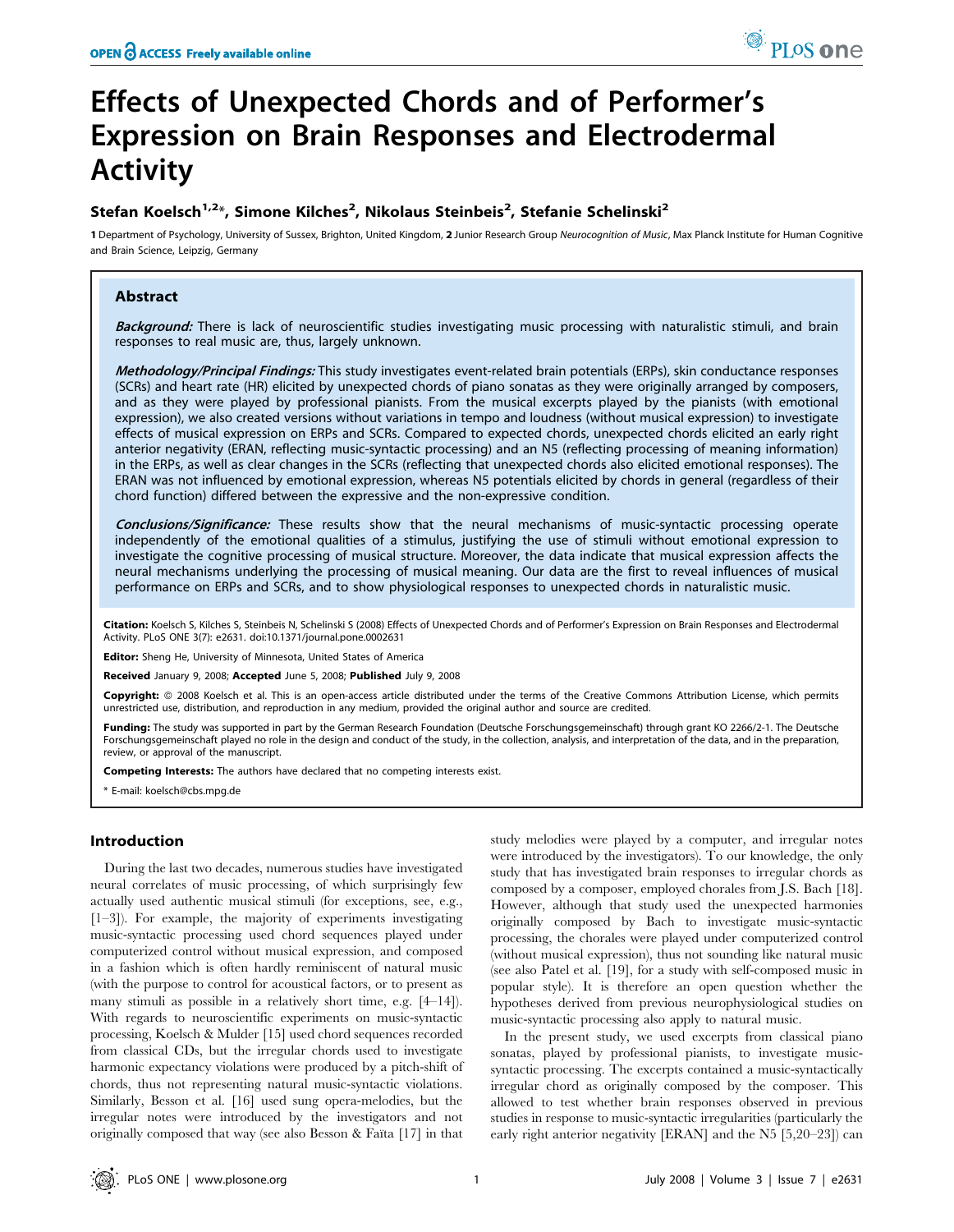

Figure 1. Examples of experimental stimuli. First, the original version of a piano sonata was played by a pianist. This original version contained an unexpected chord as arranged by the composer (see middle panel in the lower right). After the recording, the MIDI file with the unexpected (original) chord was modified offline using MIDI software so that the unexpected chord became expected, or very unexpected chord (see top and bottom panels). From each of these three versions, another version without musical expression was created by eliminating variations in tempo and key-stroke velocities (excerpts were modified offline using MIDI software). Thus, there were six versions of each piano sonata: Versions with expected, unexpected, and very unexpected chords, and each of these versions played with and without musical expression. doi:10.1371/journal.pone.0002631.g001

also be observed when listening to an authentic, and expressively played, musical stimulus. For purposes of comparison, additional conditions were created in which the originally unexpected chords (as composed by the composers) were rendered harmonically expected, and harmonically very unexpected (see Figure 1).

Moreover, we also produced non-expressive counterparts of the expressively played musical stimuli. These non-expressive stimuli did not contain any variation in tempo (and all notes were played with the same key-stroke velocity), enabling us to compare ERP responses to unexpected harmonies between conditions in which the music was played expressively, or presented without any expression. So far, no ERP study has investigated the influence of musical performance on music perception, and it is not known if neural correlates underlying the processing of syntactic information are influenced by emotional expression. Previous studies have suggested that both ERAN and N5 reflect cognitive, not affective processes (the ERAN the processing of music-syntactic information, and the N5 processes of harmonic integration; e.g. [24]). Thus it was expected that neither ERAN nor N5 would be influenced by aspects giving rise to emotion, and that they would thus not differ between the non-expressive and the expressive condition.

Nevertheless, it is widely assumed that irregular musical events (such as music-syntactically irregular chords) give rise to emotional responses. Harmonically unexpected chords may lead to surprise or a feeling of suspense [25,18]. In his classic text on musical meaning and emotion, Leonard Meyer [25] theorized that listeners often have (implicit) expectations of what will happen in the music and, depending on whether these expectations are fulfilled or not, experience relaxation or tension and suspense. A previous study from Steinbeis et al. [18] provided a direct test of this theory, investigating the role of music-specific expectations in the generation of emotional responses in the listener. In that study, unexpected chords elicited not only ERAN and N5 potentials in the EEG, but also an increased skin conductance response (SCR). Because the study from Steinbeis et al. [18] is, to our knowledge, the only study empirically testing a theory about how music evokes emotions (see also [26]), we aimed to replicate the findings of that study. We therefore also recorded SCRs elicited by expected and unexpected chords with the hypothesis that music-syntactically irregular chords (which are perceived as less expected by listeners) elicit a stronger SCR compared to regular chords. In addition to the SCRs, we also recorded the heart rate (HR) to examine whether sympathetic effects elicited by unexpected harmonies can also be reflected in HR changes.

Additionally, our experimental design also allowed us to compare SCRs (and HR) between the expressive and the nonexpressive condition. Previous studies have shown that expressive intentions by performers (such as tension and relaxation) are encoded by expressive cues (for example, tempo and loudness) to communicate emotion in a musical performance (for a review, see [27]). Because harmonically unexpected chords are widely seen as a means to produce tension (see above), it was expected that such chords are played by performers in a way that produces an emotional response which is larger than when played without musical expression. Thus, we hypothesized that the SCRs elicited by unexpected (as compared to the SCRs elicited by expected chords) would be larger in the expressive than in the nonexpressive condition.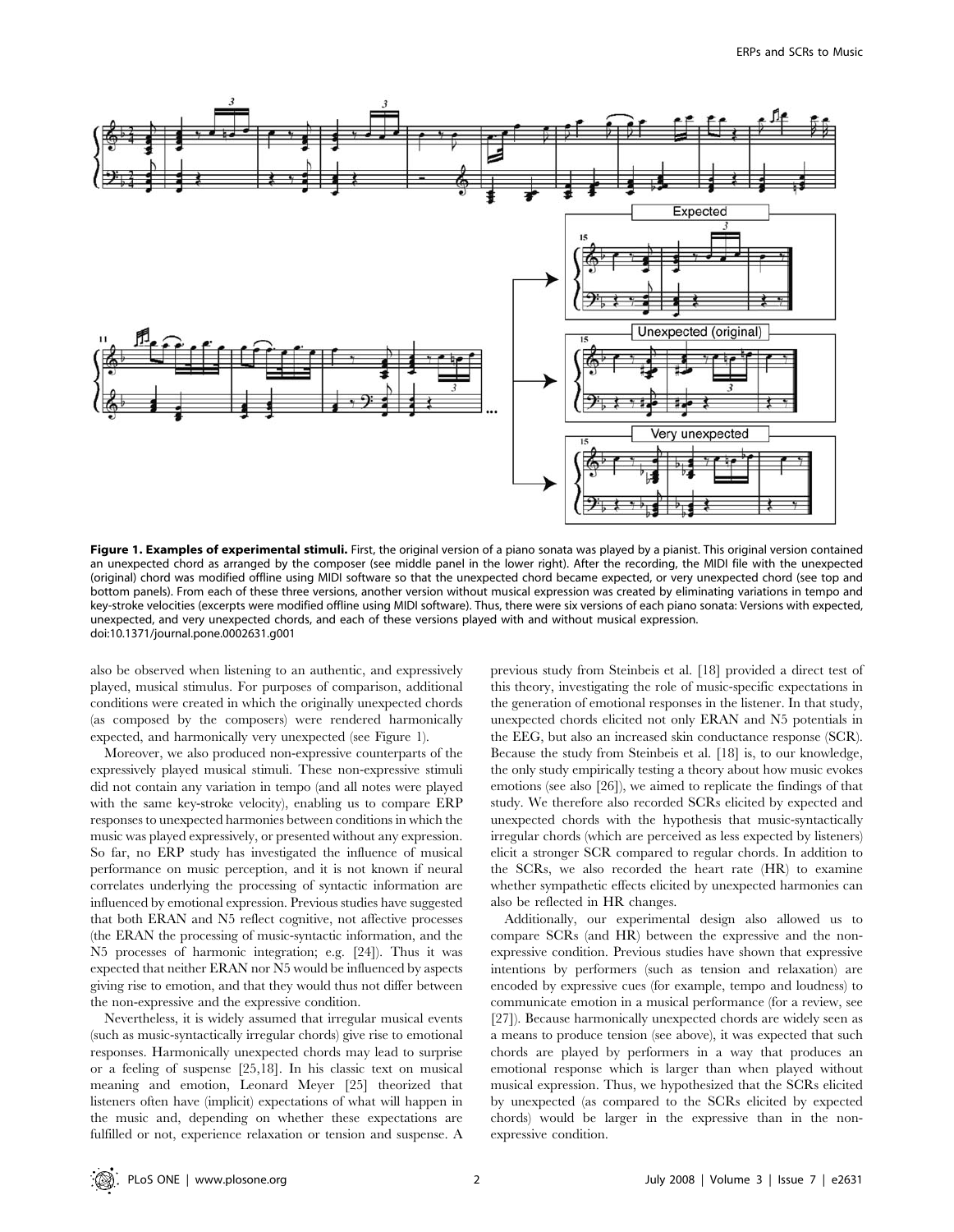In summary, we investigated ERPs, SCRs, and HR in response to unexpected chords (as composed by classical composers) in a condition in which musical excerpts were played with musical expression by a pianist, and in a condition in which these excerpts were played without musical expression by a computer (without variations in tempo or loudness). We hypothesized that unexpected harmonies would elicit an ERAN and an N5, and that both ERPs would not be influenced by musical expression. Moreover, we hypothesized that unexpected chords would elicit stronger SCRs, and increased HR, compared to expected ones. With regards to musical expression, we hypothesized that SCRs elicited by the expressive chords would elicit stronger SCRs than the nonexpressive chords, and that the SCR effect of unexpected chords (i.e., SCRs to expected chords subtracted from SCRs to unexpected chords) would be larger in the expressive than in the non-expressive condition.

# Methods

#### Participants

20 individuals (aged 19–29 years, mean 24,7; 10 females) participated in the experiment. Subjects were non-musicians who had not received any formal musical training besides normal school education. All participants had a laterality quotient  $>90$ according to the Edinburgh Handedness Inventory [28]. Written informed consent was obtained, the study was approved by the local ethics committee of the University of Leipzig, and conducted in accordance with the Declaration of Helsinki.

## Stimuli

Stimuli were excerpts of 8 to 16 s duration, taken from 25 piano sonatas composed by L. v. Beethoven, J. Haydn, W.A. Mozart and F. Schubert. Excerpts were chosen such that they contained a harmonically (slightly) irregular, thus unexpected, chord at the end of the excerpt (usually the onset of a change of key, see Figure 1 for an example). Each excerpt was taken from a recording of a longer passage of the respective piano sonata. Passages were played by 4 professional pianists (2 of them female), and recorded using MIDI (musical instrument digital interface) and Cubase SX (Steinberg Media Technologies GmbH, Hamburg, Germany) software.

From the MIDI files of these excerpts (each containing at least one harmonically irregular chord), 25 further MIDI files were generated solely by modifying the tones of the irregular chord in a way that this chord became the harmonically most regular, and thus the most expected, chord (always the tonic chord, see example in Figure 1). This procedure was also performed using Cubase SX. Similarly, 25 further MIDI files were generated by rendering the harmonically irregular chord to a very irregular chord (always a Neapolitan sixth chord, see also Figure 1). Thus, there were three versions of each of the 25 excerpts: (1) the original version with the unexpected chord (as arranged by the composer), (2) the version in which this chord was expected, and (3) the version in which this chord was very unexpected, resulting in a total of 75 excerpts. Note that all versions of one excerpt were played with identical emotional expression, and that the only difference between these three versions of each excerpt was the different chord function (expected, unexpected, very unexpected) of the critical chord.

From each of these 75 MIDI files, another MIDI file without emotional expression was created by eliminating all agogics (i.e., variations in tempo), and by adjusting the key-stroke velocity of all notes to the same value, thus eliminating all dynamics (velocity was set to the mean velocity of the corresponding expressive version). Thus, there were 150 different MIDI files in total: 25 excerpts $\times3$ 

different chord functions (expected, unexpected, very unexpected)  $\times$ 2 different emotional expressions (expressive, non-expressive).

Audio files of all MIDI files were generated as wav-files using Cubase SX and The Grand (Steinberg). Moreover, in addition to these 150 experimental stimuli, three additional pieces were taken and edited in the same way as described above (resulting in eighteen different MIDI files), with the exception that one chord of the excerpt (occurring in the beginning, the middle or the end of the piece) was played by another instrument than piano (such as marimba, harpsichord, or violin). These timbre-deviants were used for the task of participants during the EEG and SCR recordings (see next section for details).

To evaluate the impact of the stimulus material on individually perceived emotions, a behavioural experiment was conducted with an independent group of subjects. Twenty-five non-musicians (age range 19–30 years, mean age 24.3 years, 12 females) were presented with the 150 experimental stimuli (no stimuli with timbre-deviants were presented, duration of the behavioural testing session was about 45 min). After each excerpt, participants rated how (un)pleasant, aroused, and surprised they felt during the last musical excerpt. Emotional valence (pleasantness) and arousal were assessed using 9-point scales with Self-Assessment Manikins [29], with 1 corresponding to very unpleasant (or very relaxing, respectively) and 9 corresponding to very pleasant (or very arousing, respectively). Surprise was assessed using a 9-point Likert scale, with 1 corresponding to not being surprised at all, and 9 to being very surprised.

Excerpts with expected chords only were rated as most pleasant, least arousing, and least surprising, whereas excerpts with a very unexpected chord were rated as least pleasant, most arousing, and most surprising (ratings for excerpts with an unexpected [original] chord lay between ratings for expected and very unexpected chords with regards to valence, arousal, and surprise, see Table 1 and Figure 2). An ANOVA on the valence ratings with factors chord

Table 1. Summary of valence-, arousal-, and surprise-ratings (1 corresponded to most unpleasant, least arousing, and least surprising, and 9 to most pleasant, most arousing, and most surprising).

|                                 | Valence        | Arousal        | <b>Surprise</b> |
|---------------------------------|----------------|----------------|-----------------|
| A                               |                |                |                 |
| Expected                        | $6.08 \pm .21$ | $4.08 \pm .21$ | $3.27 \pm .28$  |
| Unexpected (original)           | $5.86 + 21$    | $4.26 + 21$    | $3.48 + 28$     |
| Very unexpected                 | $5.70 + 20$    | $4.34 + 23$    | $3.71 + 28$     |
| Expressive                      | $5.67 \pm .21$ | $448 + 22$     | $3.91 \pm .28$  |
| Non-expressive                  | $6.08 \pm .21$ | $3.98 + 21$    | $3.06 \pm .28$  |
| B                               |                |                |                 |
| Expressive: expected            | $5.86 \pm .21$ | $4.34 \pm .23$ | $3.64 \pm .28$  |
| Expressive: unexpected          | $5.68 \pm .20$ | $4.55 \pm .22$ | $3.93 \pm .28$  |
| Expressive: very unexpected     | $5.47 \pm .20$ | $4.57 + 24$    | $4.15 \pm .28$  |
| Non-expressive: expected        | $6.29 \pm .22$ | $3.84 \pm .21$ | $2.89 \pm .28$  |
| Non-expressive: unexpected      | $6.04 \pm .23$ | $3.98 \pm .21$ | $3.03 \pm .29$  |
| Non-expressive: very unexpected | $5.92 \pm .21$ | $4.12 \pm .23$ | $3.27 \pm .28$  |

A shows ratings (mean and SEM) averaged across all excerpts with expected chords only, with an unexpected (original) chord, and a very unexpected chord, as well as ratings averaged across all expressive and all non-expressive excerpts. B shows ratings (mean and SEM) separately for each of the six experimental conditions.

doi:10.1371/journal.pone.0002631.t001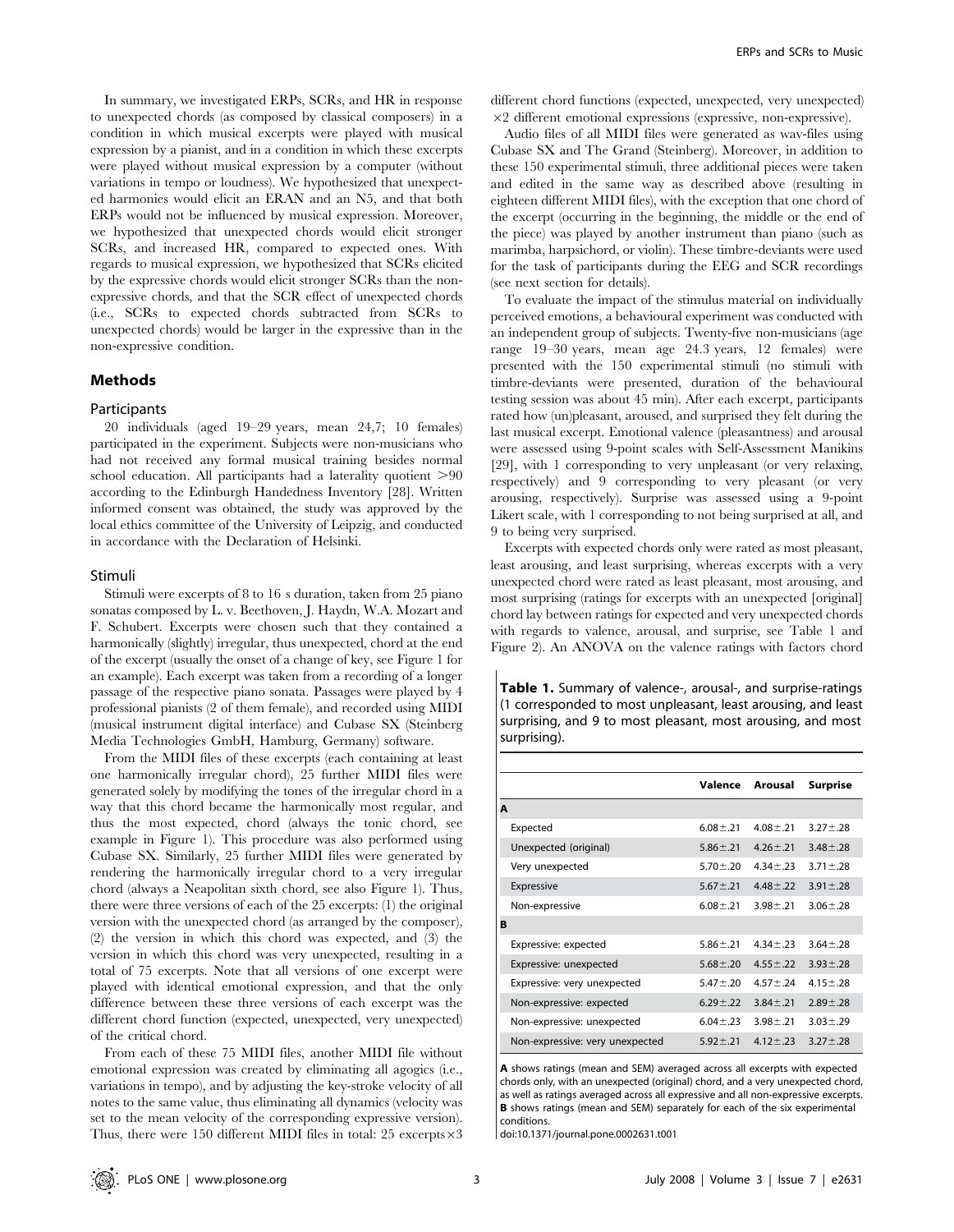

Figure 2. Average ratings of valence, arousal, and surprise, pooled for expressive and non-expressive excerpts (error bars indicate SEM, 1 corresponded to most unpleasant, least arousing, and least surprising, and 9 to most pleasant, most arousing, and most surprising). Ratings differed between the three chord types with regards to valence, arousal, and surprise (see text for details).

doi:10.1371/journal.pone.0002631.g002

(expected, unexpected, very unexpected) and expression (expressive, non-expressive) indicated an effect of chord  $(F(2,48) = 12.85$ ,  $p<.0001$ ), an effect of expression  $(F(1,24) = 22.58, p<.0001)$ , and no two-way interaction ( $p = .57$ ). Likewise, the analogous ANOVA for the arousal ratings indicated an effect of chord  $(F(2,48) = 7.36$ ,  $p<.005$ ), an effect of expression  $(F(1,24) = 62.31, p<.0001)$ , and no two-way interaction  $(p=.48)$ . Finally, the analogous ANOVA for the surprise ratings again indicated an effect of chord  $(F(2,48) = 13.61, p \le 0.0001)$ , an effect of expression  $(F(1,24) = 83.02,$  $p<.0001$ ), and no two-way interaction ( $p= .23$ ; p –values were Greenhouse-Geisser corrected in all three ANOVAs). Paired t-tests conducted separately for valence, arousal, and surprise ratings indicated that all six experimental conditions (see Table 1B) differed significantly from each other  $(p \le 0.05$  in all tests), except valence and arousal ratings for unexpected and very unexpected in the expressive condition, and surprise ratings for unexpected and expected in the non-expressive condition.

# Procedure

Participants were informed about the chords played with a deviant instrument, asked to detect such chords, and to indicate their detection by pressing a response button. As examples, two sequences with a deviant instrument were presented before the start of the experiment. The deviant instruments were only employed to control whether participants attended the musical stimulus (this method has already been used in previous studies; e.g., [5,13,20,21,23]). Participants were not informed about the experimental conditions of interest, i.e. neither were they informed about the different chord functions, nor about the manipulations of emotional expression. During the experimental session, participants were instructed to look at a fixation cross. Each excerpt was followed by a silence interval of 1 s. Each stimulus was presented twice during the experiment to increase the signal-tonoise ratio, the ordering of stimuli was pseudo-randomized. The duration of an experimental session was approximately 70 min.

# Data Recording and Analysis

The EEG was recorded using Ag/AgCl-electrodes from 32 locations of the extended 10–20-system (FP1, FP2, AFz, AF3, AF4, AF7, AF8, Fz, F3, F4, F7, F8, FC3, FC4, FT7, FT8, Cz, C3, C4, T7, T8, CP5, CP6, Pz, P3, P4, P7, P8, O1, O2, nose-tip, and right mastoid), using an electrode placed on the left mastoid as reference. Sampling rate was 500 Hz. After the measurement, EEG-data were re-referenced to the algebraic mean of the left and right mastoid electrodes (to obtain a symmetric reference), and filtered using a 0.25–25-Hz band-pass filter (1001 points, finite impulse response) to reduce artifacts. Horizontal and vertical electrooculograms (EOGs) were recorded bipolarly.

For measurement of the skin conductance response (SCR) two electrodes were placed on the medial phalanx of the index and middle finger of the left hand. For the calculation of the interheartbeat-interval (IBI), an electrocardiogram (ECG) was measured by placing two electrodes at the inner sides of the wrists of the left and the right arm.

For rejection of artifacts in the EEG data, each sampling point was centred in a gliding window and rejected if the standard deviation within the window exceeded a threshold value: Artifacts caused by drifts or body movements were eliminated by rejecting sampling points whenever the standard deviation of a 200-ms or 800-ms gliding window exceeded 25  $\mu$ V at any EEG electrode. Eye artifacts were rejected whenever the standard deviation of a 200-ms gliding window exceeded  $25 \mu V$  at the vertical or the horizontal EOG (rejections were controlled by the authors). ERPs were calculated using a 200-ms prestimulus baseline.

The electrodermal activity (EDA) data were visually inspected and checked for artifacts caused by movement or failures of the recording device. Data were rejected whenever there was an unusually steep onset of the EDA.

# Data-analysis

For statistical analysis, mean amplitude values were computed for four regions of interest (ROIs): left anterior (F7, F3, FT7, FC3), right anterior (F8, F4, FT8, FC4), left posterior (C3, CP5, P7, P3) and right posterior (C4, CP6, P4, P8).

To test whether ERPs to expected (regular) and unexpected (irregular) chords differ from each other, and whether such differences are lateralized or differ between anterior and posterior scalp regions, amplitude values of ERPs were analyzed statistically by repeated measures ANOVAs. ANOVAs were conducted with factors chord (expected, unexpected, very unexpected), hemisphere (left, right ROIs), and anterior– posterior distribution (anterior, posterior ROIs). Main effects of chord, as well as interactions involving factor chord were adjusted using the Greenhouse-Geisser correction. All statistical analyses of ERPs were computed on the data referenced to the algebraic mean of M1 and M2. The time window for statistical analysis of the ERAN was 140–220 ms, for the N5 500–580 ms. Because the ERAN is defined as the difference between regular (expected) and irregular (unexpected) chords (e.g. [5,20,21,13,30]), amplitude values and latencies of the ERAN were calculated from the difference ERPs (expected subtracted from unexpected, and expected subtracted from very unexpected chords, respectively). Amplitudes of ERAN and N5 effects (expected subtracted from unexpected, and expected subtracted from very unexpected chords) were tested one-sided according to our hypotheses. To facilitate legibility of ERPs, ERPs were lowpass filtered after statistical evaluation (10 Hz, 41 points, finite impulse response).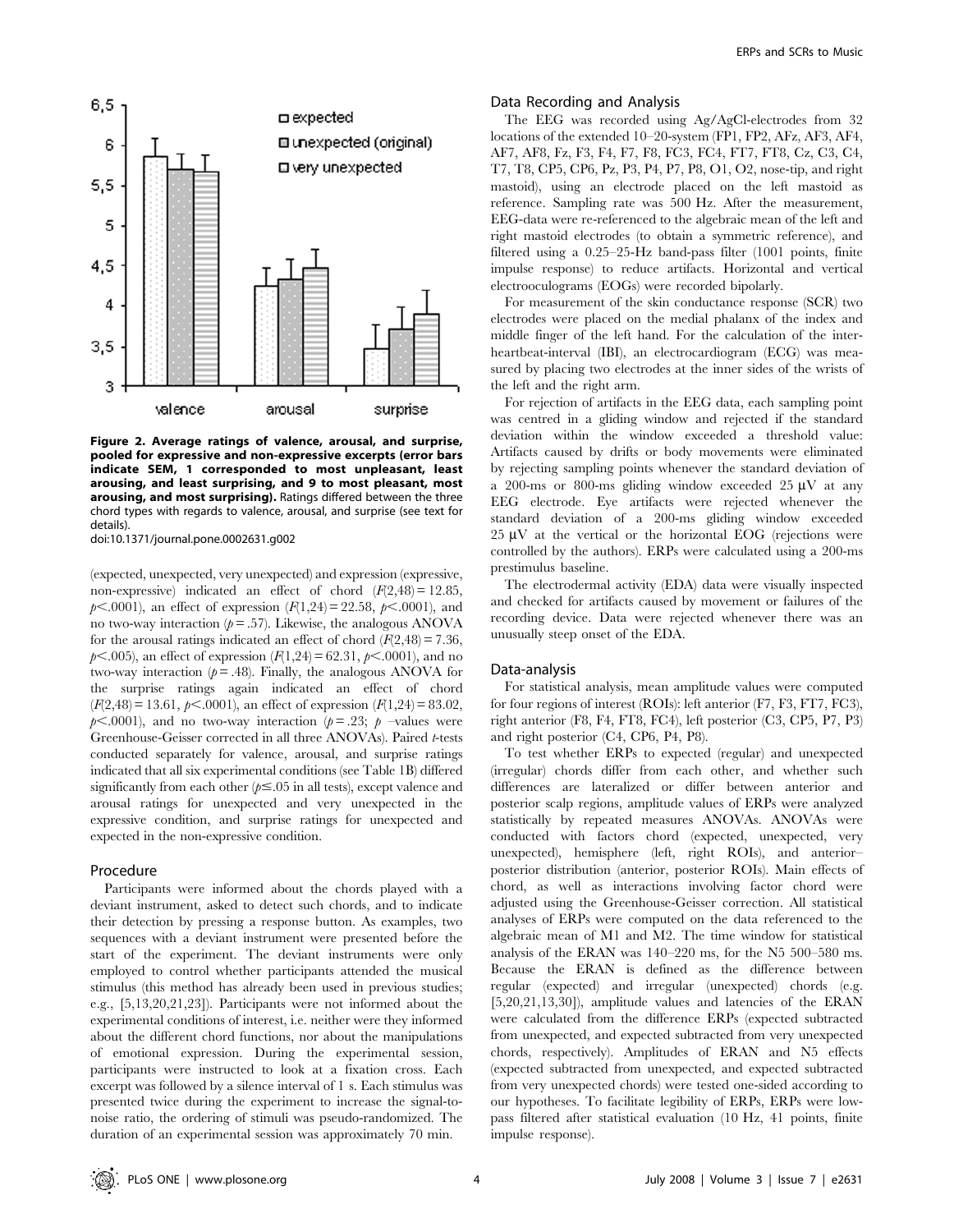# Results

#### Behavioural data (timbre detection task)

Participants detected 96.2 percent of the timbre deviants in the expressive, and 95.9 percent in the non-expressive condition  $(p=.98,$  paired *t*-test), indicating that participants attended to the timbre of the musical stimulus, and that they did not have difficulties in reliably detecting the timbre deviants (neither in the expressive, nor in the non-expressive condition).

#### Electrodermal activity

Figure 3A shows the skin conductance responses (SCRs) to expected, unexpected (original), and very unexpected chords, averaged across all subjects (and across both expressive and nonexpressive conditions). Compared to expected chords, both unexpected and very unexpected chords elicited a tonic SCR with an onset of around 500 ms, the SCR being largest for very unexpected chords. Figure 3B shows the SCRs separately for all chords played with and without expression. The expressive chords elicited a more phasic SCR which was stronger than the SCR to non-expressive chords, the SCR amplitude being maximal at around 2.5 seconds.

A global ANOVA with factors chord (expected, unexpected, very unexpected) and expression (expressive, non-expressive) for a time window ranging from 1.5 to 3.5 sec indicated an effect of expression (F (1,19) = 5.17,  $p<0.05$ , reflecting that expressive chords elicited a stronger SCR than non-expressive chords), a marginal effect of chord (F  $(2,38) = 2.53$ ,  $p = 0.09$ , reflecting that SCRs to very unexpected, unexpected, and expected chords differed from each other), but no two-way interaction  $(p = .79)$ . The effect of chord was significant  $(F(1,19) = 4.66, p<.05)$  when an analogous ANOVA was conducted for a longer time window (1.5 to 8 s, justified because the effect of chord was more tonic than the effect of expression, see Figure 3A vs. 3B). Two-tailed paired t-tests showed that this effect of chord was due to a significant difference in SCRs between very unexpected and expected chords  $(p<0.05)$ , and between very unexpected and unexpected chords  $(p<.05)$ . Although clearly visible in the waveforms, the difference in SCRs between unexpected and expected chords was statistically not significant  $(p = .22)$ .

Although the ANOVAs did not indicate an interaction between factors chord and expression, we also inspected the single subject data sets for differences in SCR effects between the expressive and the non-expressive conditions (to exclude that the large variance typical for SCR data rendered the results of the ANOVA spurious). In 16 (out of 20) participants the difference in SCRs between very unexpected and expected chords was larger for the expressive than for the non-expressive chords, but only 9 participants showed this effect of expression for the difference between unexpected (original) and expected chords. A Chi-Square test on the SCR effects of very unexpected chords (SCRs to expected chords subtracted from SCRs to very unexpected chords in the time window from 1.5 to 3.5 s), indicated that significantly more subjects displayed a larger SCR when chords were played with expression than when they were played without expression  $(X(1) = 7.2, p < 0.01)$ .

# Heart rate

There were no significant differences in the inter-heartbeat interval (IBI) following the presentation of the three types of chords (expected, unexpected, very unexpected) in any of the three time windows (0–2 sec:  $p > .7$ ; 2–4 sec:  $p > .3$ ; 4–6 sec:  $p > .3$ ), and the IBIs were identical when calculated for entire expressive and nonexpressive excerpts (0.92 sec in each condition).

## Electroencephalogram

ERAN. Compared to the expected chords, both unexpected (original) and very unexpected chords elicited an ERAN (Figure 4). The peak latency of the ERAN elicited by unexpected chords (expected subtracted from unexpected chords) was 158 ms, and 180 ms for the ERAN elicited by very unexpected chords (expected subtracted from very unexpected chords). As expected, the ERAN elicited by very unexpected chords was nominally larger  $(-0.84 \text{ } W)$  than the ERAN elicited by unexpected chords  $(-0.74 \text{ }\mu\text{V})$ , but this difference was statistically not significant (amplitude values were calculated for frontal ROIs in the time window from 140 to 220 ms as difference potentials, expected subtracted from [very] unexpected chords). Moreover, the ERAN was identical for the expressive and the non-expressive condition  $(-0.79 \,\mathrm{\upmu V}$  in each condition).



Figure 3. Skin conductance responses (SCRs). A: Grand-average of SCRs elicited by expected, unexpected (original), and very unexpected chords (averaged across expressive and non-expressive conditions). Compared to expected chords, unexpected and very unexpected chords elicited clear SCRs. Notably, the SCR elicited by very unexpected chords was larger than the SCR to unexpected (original) chords, showing that the magnitude of SCRs is related to the degree of harmonic expectancy violation. B: Grand-average of SCRs elicited by expressive and non-expressive chords (averaged across expected, unexpected, and very unexpected conditions). Compared to non-expressive chords, chords played with musical expression elicited a clear SCR.

doi:10.1371/journal.pone.0002631.g003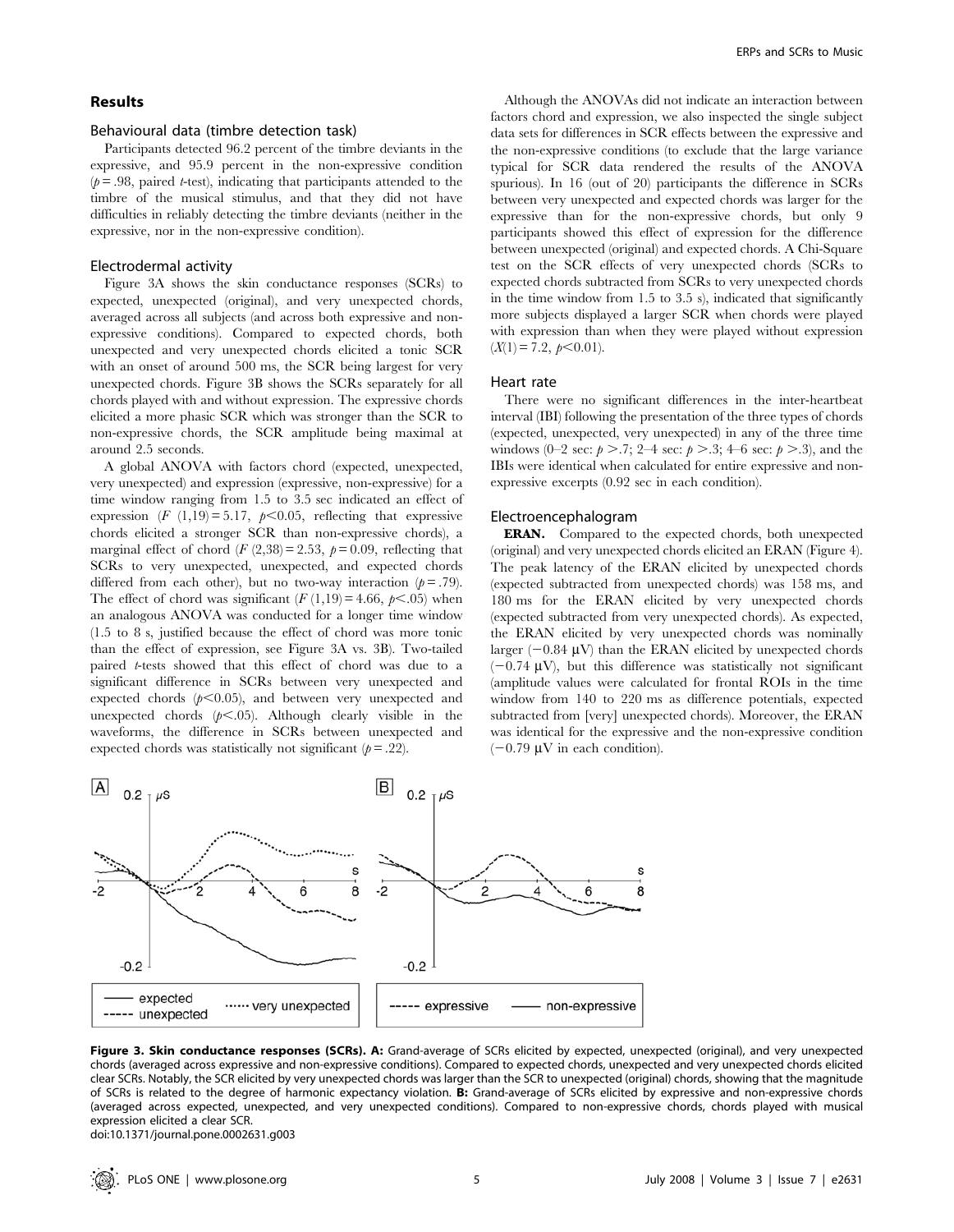

Figure 4. Grand-average of brain electric responses to expected, unexpected (original), and very unexpected chords (averaged across expressive and non-expressive conditions). Compared to expected chords, both unexpected and very unexpected chords elicited an ERAN and an N5. The insets in the two bottom panels show isopotential maps of the ERAN and the N5 effect (expected subtracted from [very] unexpected chords). doi:10.1371/journal.pone.0002631.g004

A global ANOVA with factors chord (expected, unexpected, very unexpected), expression (expressive, non-expressive), anterior- posterior distribution, and hemisphere for a time window from 140 to 220 ms indicated an interaction between factors chord, anteriorposterior and hemisphere  $(F(2,38) = 3.6, p<.05,$  reflecting that the ERAN amplitude was largest at right anterior leads). A follow-up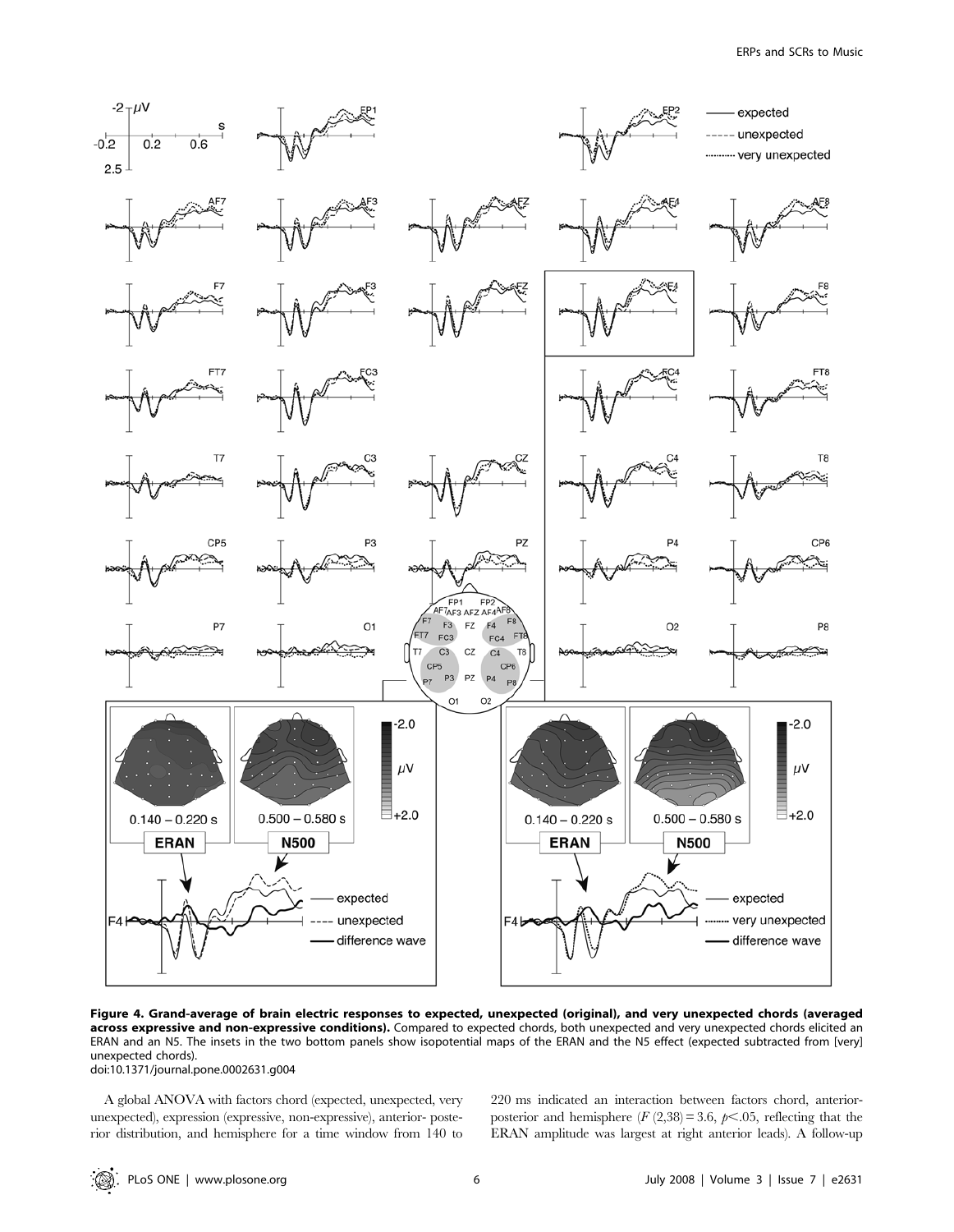ANOVA with factors chord and expression for the right anterior ROI indicated an effect of chord  $(F(2,38) = 4.01, p<0.05;$  reflecting that ERPs elicited by expected, unexpected, and very unexpected chords differed from each other), but no effect of expression  $(p=.26)$ , and no two-way interaction ( $p = .73$ ). Paired *t*-tests for the anterior ROI indicated that both unexpected (compared to expected) and very unexpected (compared to expected) chords elicited an ERAN (both  $p<.05$ ). A paired t-test for the anterior ROI comparing directly the ERP amplitudes of unexpected and very unexpected chords did not indicate a difference  $(p = 0.36)$ .

N5. In the ERPs of both unexpected and very unexpected chords, the ERAN was followed by a late negativity (the N5, Figure 4). Compared to expected chords, the N5 was nominally larger for very unexpected than for unexpected (original) chords, but this difference was statistically not significant. The amplitudes of the N5 effects (unexpected or very unexpected chords compared to expected chords) did not clearly differ between the expressive and the non-expressive condition. Interestingly, when comparing all expressive chords to all non-expressive chords, the N5 was larger for expressive chords (Figure 5).



Figure 5. Grand-average of brain electric responses to expressive and non-expressive chords (averaged across expected, unexpected, and very unexpected conditions). Expressive chords elicited a negative effect in the N100-range (being maximal at central electrodes), and an N5 that was larger than the N5 elicited by non-expressive chords. The bottom insets show isopotential maps of the N1 and N5 effect (non-expressive subtracted from expressive chords). doi:10.1371/journal.pone.0002631.g005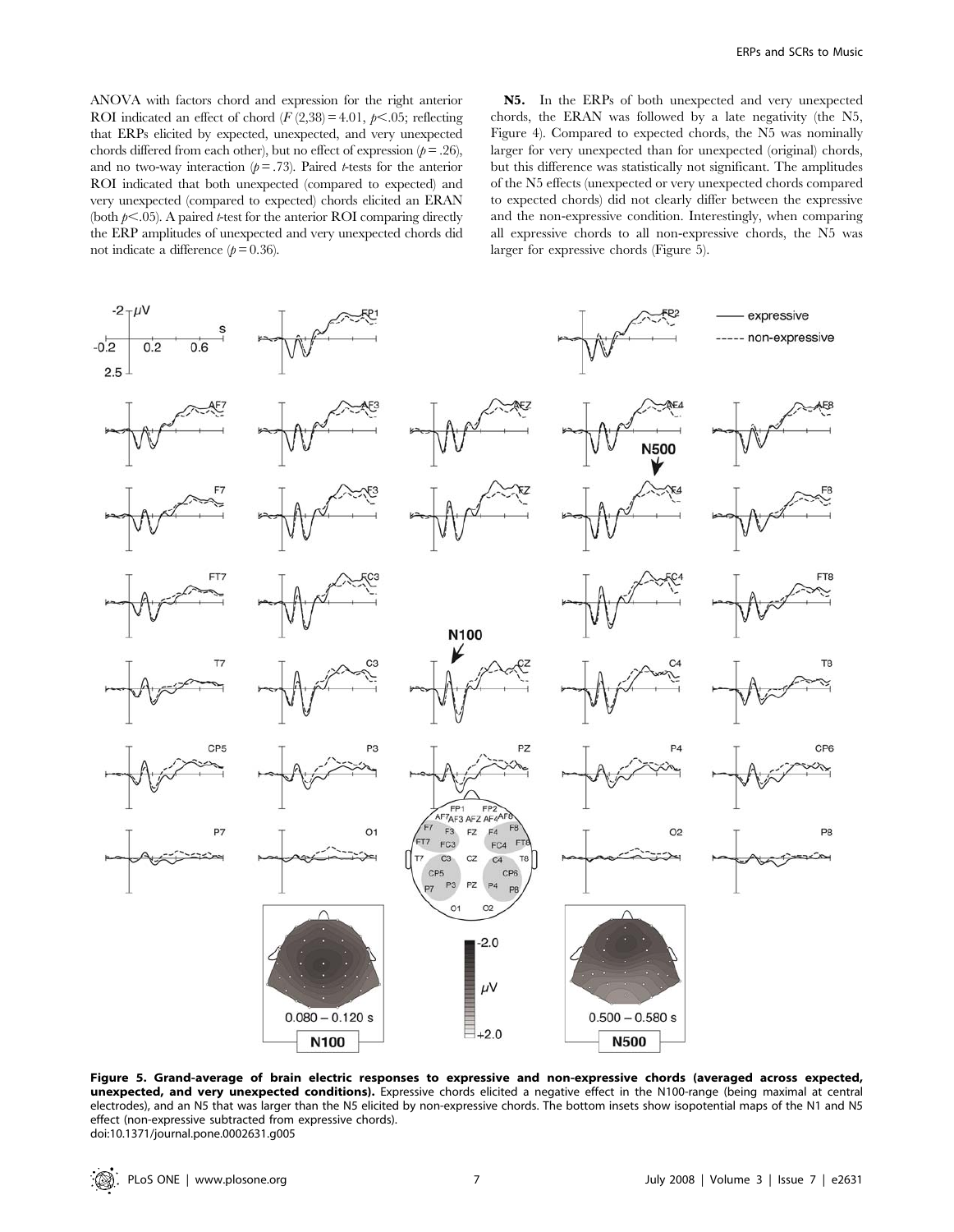A global ANOVA with factors chord (expected, unexpected, very unexpected), expression, anterior-posterior distribution, and hemisphere for the time window from 500 to 580 ms indicated an interaction between chord and anterior-posterior  $(F(1,19) = 13.77)$ ,  $p<0.0001$ , reflecting that the N5 was larger over anterior than over posterior regions). The analogous ANOVA for anterior ROIs indicated significant effects of chord (F  $(2,38) = 2.96, p < 0.05,$ tested one-sided according to our hypothesis) and of expression (F  $(1,19) = 7.27$ ,  $p<0.02$ ), but no interaction between factors chord and expression  $(p= .17)$ . Paired *t*-tests for the anterior ROIs indicated that both unexpected (compared to expected) and very unexpected (compared to expected) chords elicited significant effects (both  $p<.05$ ). A paired t-test for the anterior ROI comparing directly the ERP amplitudes of unexpected and very unexpected chords did not indicate a difference  $(p= 0.76)$ .

P3a. Following the ERAN, the ERPs of both unexpected and very unexpected chords compared to expected chords were more positive around 300 ms, particularly over left anterior leads (see Figure 4). To test whether this difference reflects the elicitation of a P3a (see Discussion for functional significance of the P3a), an ANOVA was conducted with factors chord (expected, unexpected, very unexpected), expression, and hemisphere for anterior ROIs and a time window from 250–350 ms. This ANOVA did not indicate an effect of chord  $(p = .72)$ , nor any no two- or three-way interaction, indicating that unexpected or very unexpected chords did not elicit significant P3a effects.

Expressive vs. non-expressive chords. Figure 5 shows ERPs elicited by all chords in the expressive and the nonexpressive condition. In addition to the larger N5 elicited by expressive compared to the non-expressive chords (see above), the expressive chords also elicited an increased negativity over central electrodes in the time window from 80 to 120 ms (this effect is presumably an increased N100 due to the fact that the critical chords were usually played more loudly in the expressive condition, see also Discussion).

An ANOVA for the time-window from 80 to 120 ms with factors expression, anterior-posterior distribution, and hemisphere did not indicate an effect of expression  $(p=16)$ . However, an ANOVA computed for central electrodes only (T7, T8, C3, C4) with factor expression (time window 80 to 120 ms) indicated a significant effect  $(F(1,19) = 4.70, p<.05)$ .

# Discussion

# Electrodermal activity and heart rate

Compared to expected chords, very unexpected chords elicited a significant skin conductance response (SCR). A smaller SCR effect was clearly observable for unexpected (original) chords, although this effect was statistically not significant. These SCR data replicate findings from a previous study [18], suggesting that unexpected harmonies elicit an emotional response, and that the strength of this response increases with increasing unexpectedness of a harmony. The notion that the SCRs to (very) unexpected chords reflect effects of emotional processing is also supported by the emotion ratings: These ratings showed that excerpts with expected chords differed from those with an unexpected, and even more so from those with a very unexpected chord in terms of emotional valence, arousal, and surprise. Our findings hence lend further support to the theory of Meyer [25] that violations of harmonic expectancy elicit emotional responses in listeners (such as tension-relaxation or surprise; see also [26]).

It is unlikely that the SCRs elicited by the (very) unexpected chords were simply due to attentional mechanisms or orienting reflexes which could have been triggered by these chords, because

the ERP analysis showed that neither unexpected nor very unexpected chords elicited a significant P3a. Attentional mechanisms and orienting reflexes are usually reflected in P3a potentials (e.g, [31]), even when subjects do not have to attend to a stimulus, or a stimulus dimension. If the significant SCR to very unexpected chords (as well as the SCR to unexpected chords) could be explained by attention-capturing mechanisms (or orienting reflexes) triggered by such chords, then a significant P3a should have been observable in the ERPs, which was not the case.

The SCRs to all chords played with expression were larger compared to the SCRs to all non-expressive chords. Note that, originally, the expressive chords were all slightly unexpected chords as arranged by the composer (and these original versions with unexpected chords were the ones played by the pianists). To increase the emotional response to such unexpected harmonies, performers use means of emotional expression in music, such as playing the notes with increased or decreased key-stroke velocity (e.g., an accent, or an unexpectedly soft timbre). Thus, when rendered expected, or very unexpected, the critical chords in the expressive conditions all differed in their key-stroke velocity compared to the preceding chords (most of them being played with an accent, i.e. with increased loudness), whereas all notes in the non-expressive condition were played with the same key-stroke velocity as all other chords. It is probable that this increased loudness of the expressive chords led to the increased SCR (as well as to the increased N100 amplitude to expressive chords). With regards to the SCR, an alternative explanation is that all chords in the expressive condition elicited stronger electrodermal activity as a function of being more emotionally expressive and eliciting the appropriate emotion-related response in the listener (consistent with the behavioural data showing that expressive excerpts were perceived as more arousing than non-expressive excerpts); this issue remains to be specified.

It is not possible that the SCRs to expressive chords were larger simply because of increased resources required to discern the timbre deviants, or because of increased expectancies for the timbre deviants during the expressive condition (which could have led to increased tonic levels of electrodermal activity): First, general differences in processing demands would have been reflected in the skin conductance level across entire excerpts (and thus not be visible in the SCRs to chords that were calculated using a baseline preceding the chords). Second, the behavioural data of the timbre detection task indicate that this task was comparably easy in both expressive and non-expressive conditions. Finally, the heart rate calculated for entire excerpts (reflecting the vagal tone during listening to the excerpts) was identical for expressive and non-expressive excerpts, rendering it unlikely that the task of detecting the timbre deviants was more engaging, or more attention-demanding, in the expressive condition.

Interestingly, the SCRs elicited by very unexpected chords (compared to expected chords) tended to be more pronounced when these chords were played with expression compared to when played without expression. That is, it appears that the emotional response elicited by a (very) unexpected harmony can be enhanced when perceived in a musical context played with emotional expression (using variations in loudness and tempo). Note that purely physical differences between expressive and non-expressive conditions cannot account for this effect, because we compared the difference in SCRs between expected and (very) unexpected harmonies, separately for the expressive, and for the nonexpressive music.

No significant changes in the inter-heartbeat interval (IBI) for the three different types of chords were observed (as in a recent study by Steinbeis et al. [18]), and no differences in IBIs were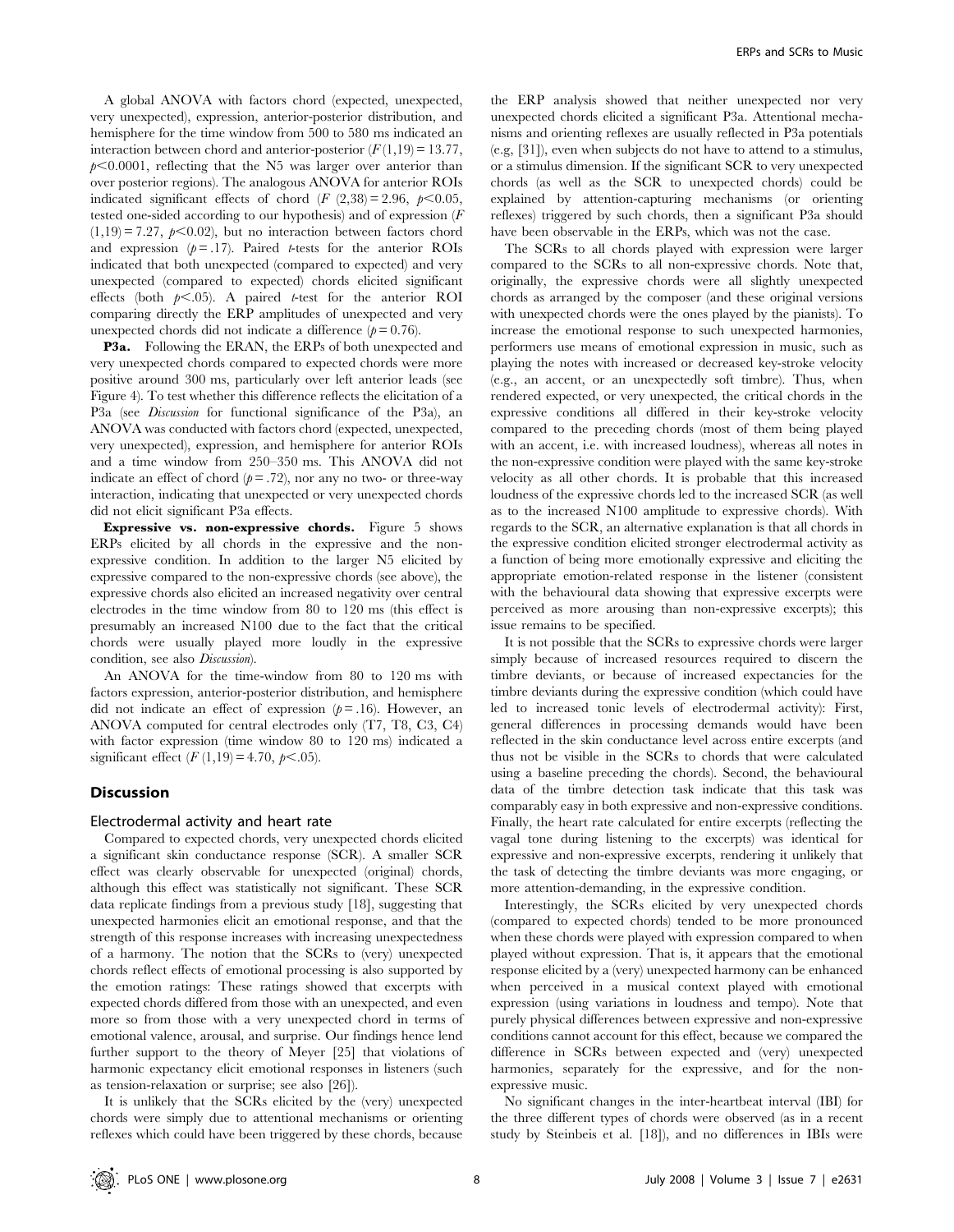measured between expressive and non-expressive chords. We surmise that the lack of IBI changes is due to the short duration of the events of interest (i.e., of the chords), and perhaps due to the relatively small differences in emotional valence between chords (although these differences were statistically significant in the behavioural data). Thus, SCRs (which differed between expected, unexpected, and very unexpected chords) appear to be more suitable to investigate sympathetic effects of emotional responses to harmonic irregularities in music.

## Electroencephalogram

ERAN. Compared to the expected chords, unexpected (original) chords elicited an ERAN. This is the first evidence showing that unexpected chords, as arranged by a composer, and as played by pianists, elicit an ERAN. Previous studies have either used rather artificial musical stimuli (see Introduction) to have the maximum control over the acoustic properties of the stimuli, or used original excerpts which were played by a computer [18], or used excerpts played by a musician, but with unexpected musical events that were arranged by the experimenters (and not by the composer [15,16]). The present data, thus, show brain responses to authentic musical stimuli, i.e., to music as it was actually composed by a composer, and played by a pianist. The ERAN elicited by very unexpected chords was nominally larger than the ERAN elicited by unexpected chords (as hypothesized, although this difference was statistically not significant). This tentatively replicates results of previous studies [5,18] showing that the amplitude of the ERAN increases with increasing harmonic irregularity, and thus unexpectedness, of a chord.

Note that it is unlikely that the ERAN is simply an attention effect on the N100 component, because the ERAN latency was around 160–180 ms, which is well beyond the N100 latency. Also note that, due to its slightly larger magnitude, the ERAN elicited by the very unexpected chords extended into the P2-range, which is in agreement with a number of previous studies [5,20,21,13,30].

Importantly, the ERAN did not differ between the expressive and the non-expressive condition. That is, the ERAN did not differ when elicited in a musical context played with emotional expression compared to when played without emotional expression. This indicates that music-syntactic processing (as indicated by the ERAN) does not interact with the emotional expression of a musical excerpt. That is, the generation of the ERAN appears to be independent of the increased emotional response elicited by an unexpected harmony played with emotional expression (as indicated by the SCRs and the behavioural data). This suggests that the neural mechanisms of music-syntactic processing operate independently of the emotional factors communicated by musical performance. Note that the outcome of music-syntactic processing (which leads to the perception of unexpectedness of a harmonically irregular chord) has clear effects on emotional processes (as shown by the SCRs to [very] unexpected chords, which were stronger than those to expected chords, see also above). The finding that the ERAN did not differ between the expressive and nonexpressive condition justifies the use of non-expressive musical stimuli in other studies on music-syntactic processing in order to have the maximum acoustic control over the stimulus.

N5. In both the expected and the very unexpected condition, the ERAN was followed by a late negativity, the N5 [5,20–23]. The N5 is taken to reflect processing of harmonic integration which is at least partly related to the processing of musical meaning [24,5]. For example, Steinbeis and Koelsch [32] showed an interaction between the N5 and the N400 (elicited by semantic incongruities in language), suggesting that the integration of expected and unexpected events into a larger, meaningful musical context consumes partly resources that are also engaged in the processing of linguistic semantics.

The amplitude of the N5 effect (expected subtracted from [very] unexpected chords) did not clearly differ between the expressive and the non-expressive condition. However, the N5 potentials clearly differed between all expressive and all non-expressive chords (Figure 5). With regards to this, it is important to note that the N5 is not only elicited by harmonically irregular (unexpected) chords, but also by harmonically regular (expected) chords [5, 22; see also Figure 4]: Although irregular chords usually require a higher amount of harmonic integration (leading to a larger N5), regular chords also require integration into the harmonic context. Thus, both irregular (unexpected) and regular (expected) chords may elicit N5 potentials (the N5 elicited by unexpected chords usually being larger than the N5 evoked by expected ones, see Figure 4). The finding that the N5 (averaged across expected, unexpected, and very unexpected chords) was larger for chords played with emotional expression compared to chords played without such expression indicates that the N5 can be modulated by emotional expression. The reason for this modulation is presumably that chords played with expression contain more meaning information (because they contain information about the emotions and the intentions of the performer, [27]), resulting in larger N5 potentials for expressive than for non-expressive chords. Notably, no effect of expression was found in the ERAN time window. Thus, whereas the ERAN is not influenced by emotional expression of a musical excerpt, the neural mechanisms underlying the generation of the N5 can be influenced by emotional expression.

#### Conclusions

Our data show a number of physiological responses elicited by music played as naturally as one would encounter in real-life listening situations. Unexpected harmonies (as actually arranged by composers) elicited both ERAN and N5 potentials. A number of previous studies used musical sequences that were played without expression under computerized control, raising the question whether ERAN and N5 are simply experimental artefacts. The data from the expressive condition show that the neural mechanisms underlying the generation of both ERAN and N5 are also involved in the processing of real naturalistic music. The SCRs elicited by very unexpected chords (compared to expected chords), tended to be influenced by the emotional expression of the musical performances, suggesting that emotional effects of the processing of unexpected chords are slightly stronger when elicited by expressive music. By contrast, the ERAN was not modulated by emotional expression. This suggests that the neural mechanisms of music-syntactic processing operate independently of the emotional factors communicated by musical performance, and that the ERAN is, thus, a cognitive process which is independent of the emotional qualities of a stimulus. This justifies the use of stimuli without emotional expression to investigate the cognitive processing of musical structure. Notably, the outcome of music-syntactic processing (as reflected in the ERAN) leads to the perception of unexpectedness of a harmonically irregular chord, and has clear effects on emotional processes as reflected by the SCRs to unexpected chords. The N5 elicited by chords in general (regardless of their chord function) was modulated by emotional expression, presumably because chords played with expression contain additional meaning information about the emotions and the intentions of the performer. Thus, our data also indicate that musical expression affects the neural mechanisms underlying harmonic integration and processing of musical meaning.

Thus, the present results suggest that (a) the neural mechanisms underlying the generation of both ERAN and N5 are involved in